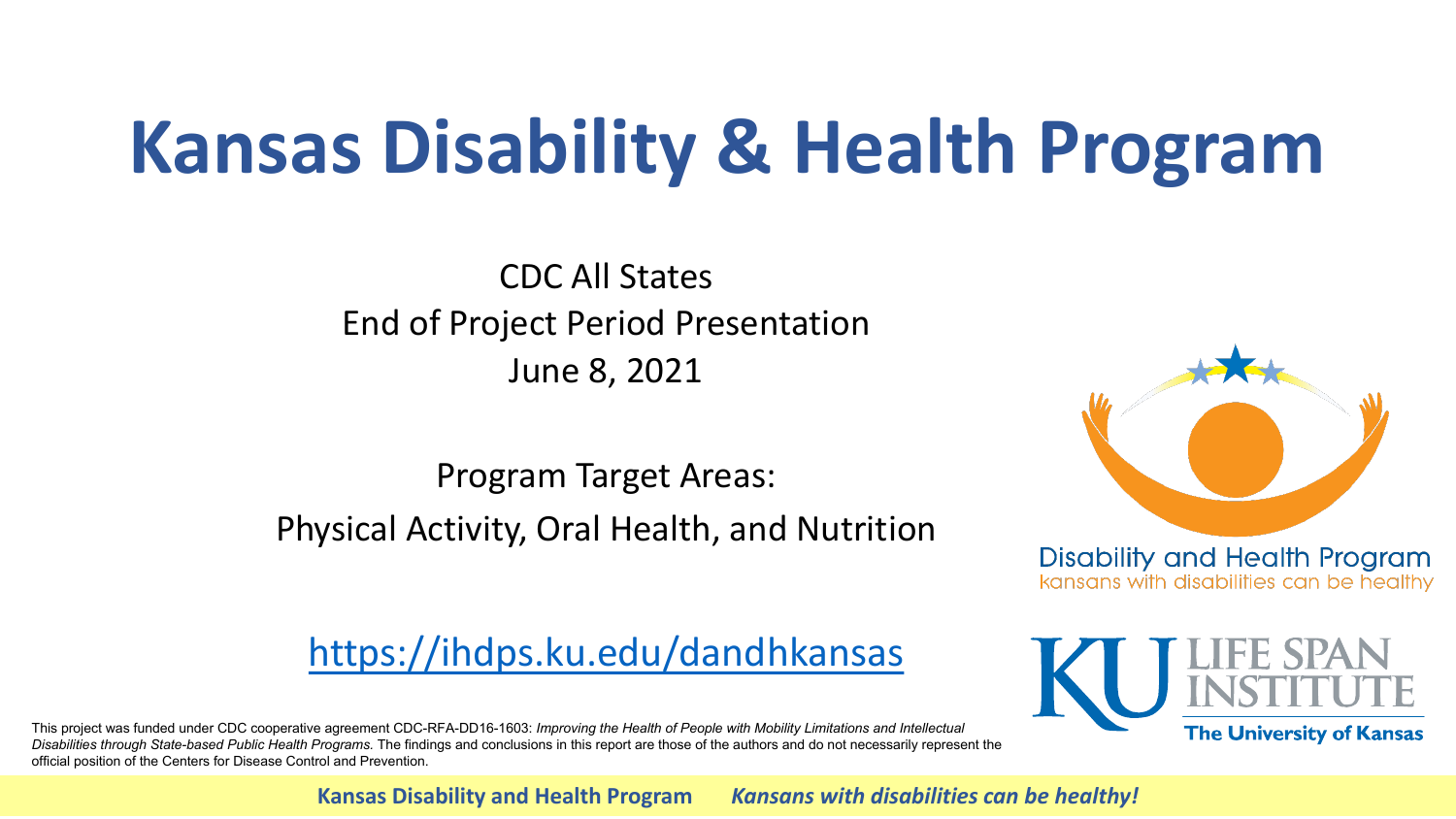# Feeling Good About Your Smile



#### Evidence Base:

Axelsson, Per, B. Nyström, and Jan Lindhe. (2004). The long-term effect of a plaque control program on tooth mortality, caries and periodontal disease in adults. *Jour of Clin Periodontology* 31.9: 749-757. Fejerskov, O. (1997). Concepts of dental caries and their consequences for understanding the disease. *Community Dentistry and Oral Epidemiology* 25.1 5-12. Rugg-Gunn, A. J. (1990). Diet and dental caries. *Dental Update* 17.5: 198-201.

Purpose, implementation, population, reach and outcomes:

*Feeling Good About Your Smile* is a 90-minute program developed with Oral Health Kansas. It is a fun, interactive learning session for adults with IDD designed to help them improve their oral health; delivered initially by dental hygienists but then by service providers (train the trainer).

- 21 sessions completed across Kansas with 190\* participants (virtual option in Yr 5)
- 83% of participants improved on at least 1 item from pre- to post-test (e.g., knowing which foods are good and bad for teeth, choosing water to drink when thirsty)

Lessons learned:

It is helpful to have assistants attend to reinforce new behaviors with learners.

Note: We also developed oral health resources for people with mobility limitations.

This project was funded under CDC cooperative agreement CDC-RFA-DD16-1603: *Improving the Health of People with Mobility Limitations and Intellectual Disabilities through State-based Public*  Health Programs. The findings and conclusions in this report are those of the authors and do not necessarily represent the official position of the Centers for Disease Control and Prevention.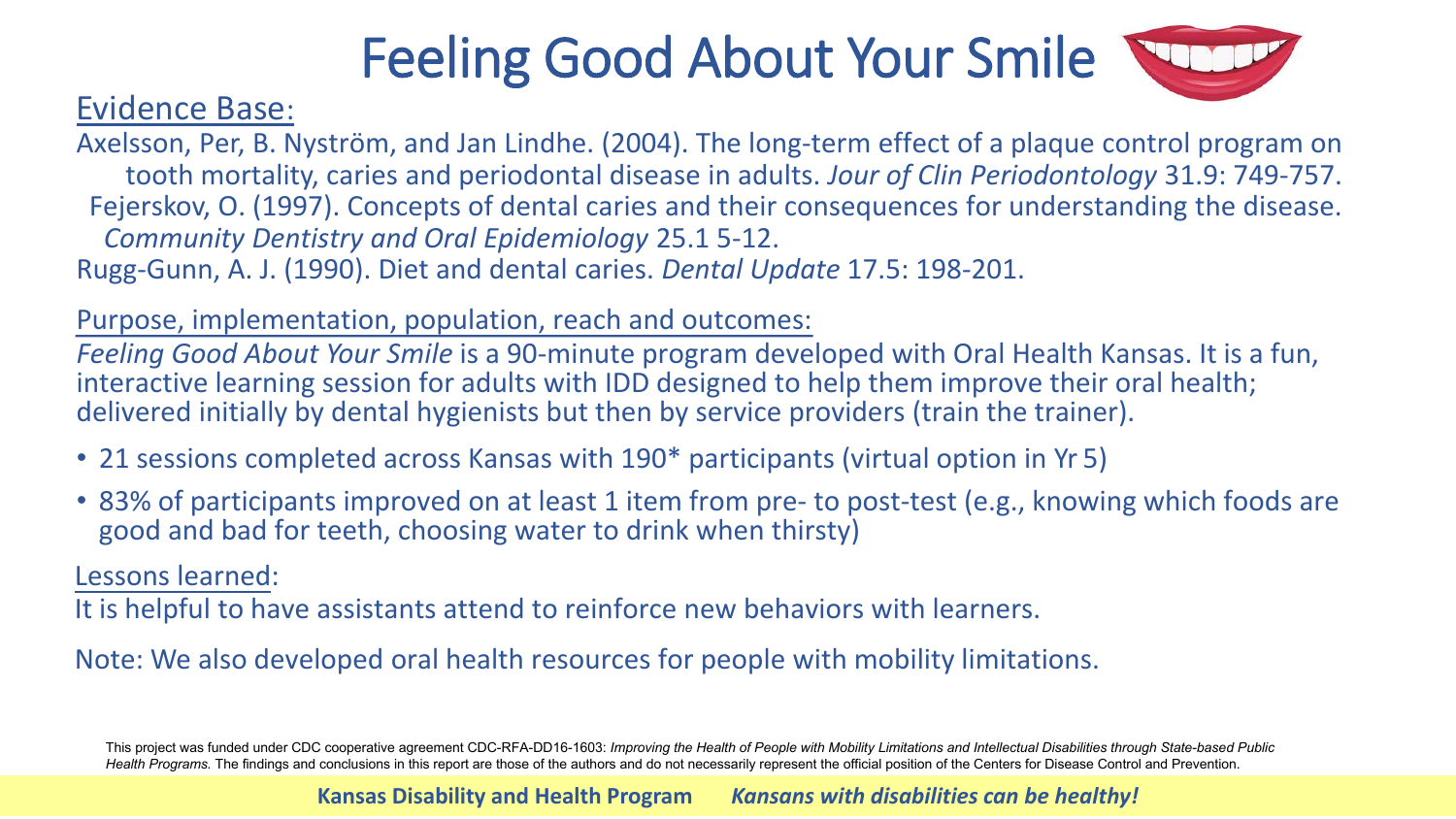

Evidence base:

Extends the existing evidence-based Stoplight Diet, expanding its focus to include increased physical activity and water consumption

#### Purpose, implementation, population, reach and outcomes:

This 6-session (1.5 hrs/session) group intervention teaches distinguishing healthier foods from less healthy and unhealthy foods; delivered in-person or virtually to adults with IDD.

- 13 six-session deliveries completed across Kansas with 107 participants
- 76% of participants improved on at least 1 item from pre- to post-test in Year 5

#### Lessons learned:

- Evaluation needs to be via multiple formats.
- Sustaining changes in behavior requires ongoing support.



Which food is the healthiest to eat?

This project was funded under CDC cooperative agreement CDC-RFA-DD16-1603: *Improving the Health of People with Mobility Limitations and Intellectual Disabilities through State-based Public*  Health Programs. The findings and conclusions in this report are those of the authors and do not necessarily represent the official position of the Centers for Disease Control and Prevention.

**Kansas Disability and Health Program** *Kansans with disabilities can be healthy!*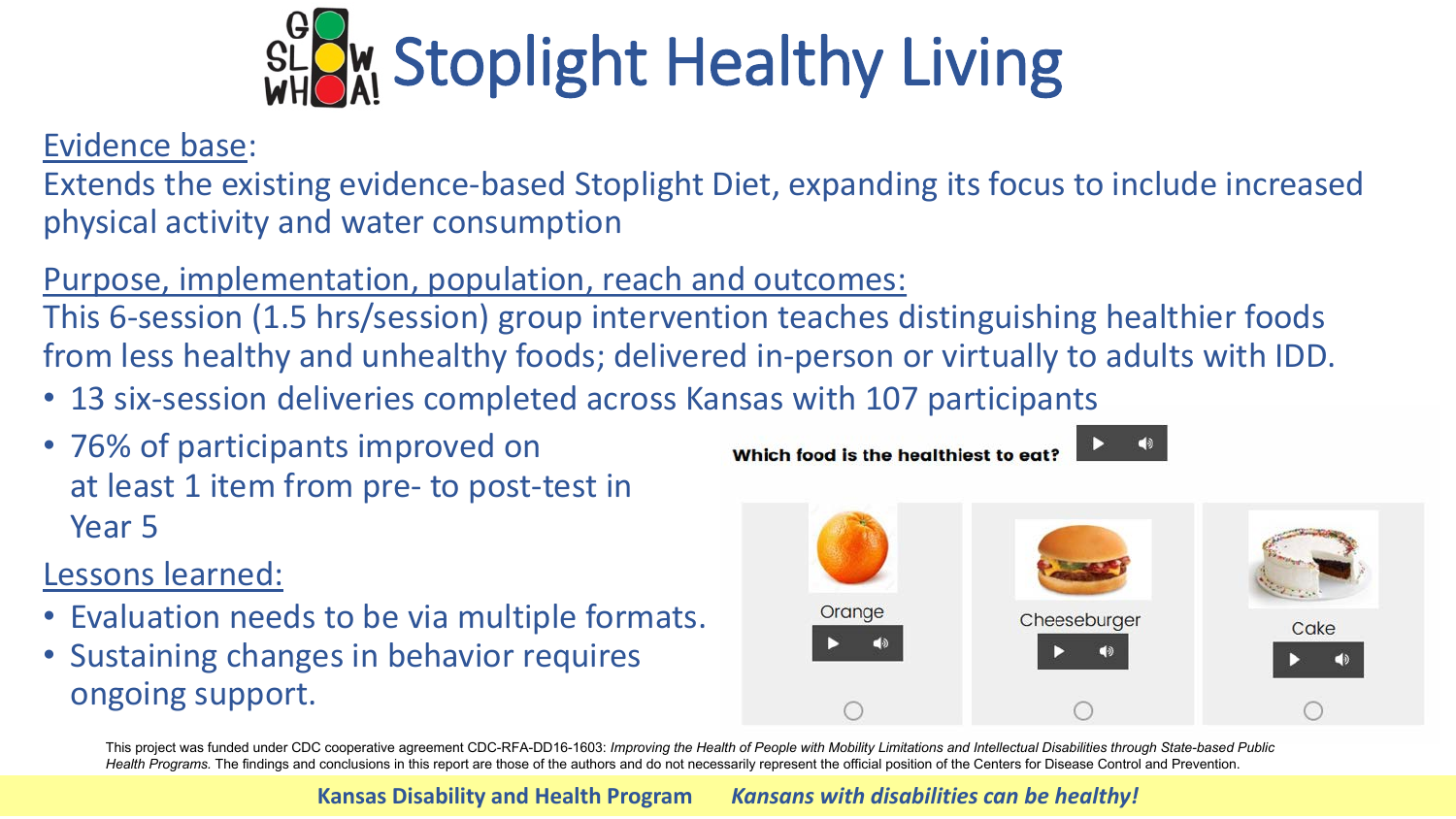## WOWii: Workout on Wheels, internet intervention

Evidence base:

Froehlich-Grobe K et al. (2014). Exercise for everyone: A randomized controlled trial of project workout on wheels in promoting exercise among wheelchair users. *Archives of physical medicine and rehabilitation*, 95(1):20-8.

Ochoa, C. et al. (2019, November). Effectiveness of an online intervention in addressing Self-Efficacy and Barriers to Exercise Among Individuals with Spinal Cord Injury. APHA's 2019 Annual Meeting and Expo (Nov. 2-Nov. 6). American Public Health Association.

Purpose, implementation, population, reach and outcomes: WOWii is a 16-week online program that addresses behavioral skills for initiating and maintaining an exercise routine for adults with mobility limitations. All participants (10) completed 16 weekly Zoom group sessions, building toward a goal of 150 minutes of exercise per week.

Lessons learned: Weekly meetings served as accountability checks and motivated positive behavior.



This project was funded under CDC cooperative agreement CDC-RFA-DD16-1603: *Improving the Health of People with Mobility Limitations and Intellectual Disabilities through State-based Public*  Health Programs. The findings and conclusions in this report are those of the authors and do not necessarily represent the official position of the Centers for Disease Control and Prevention.